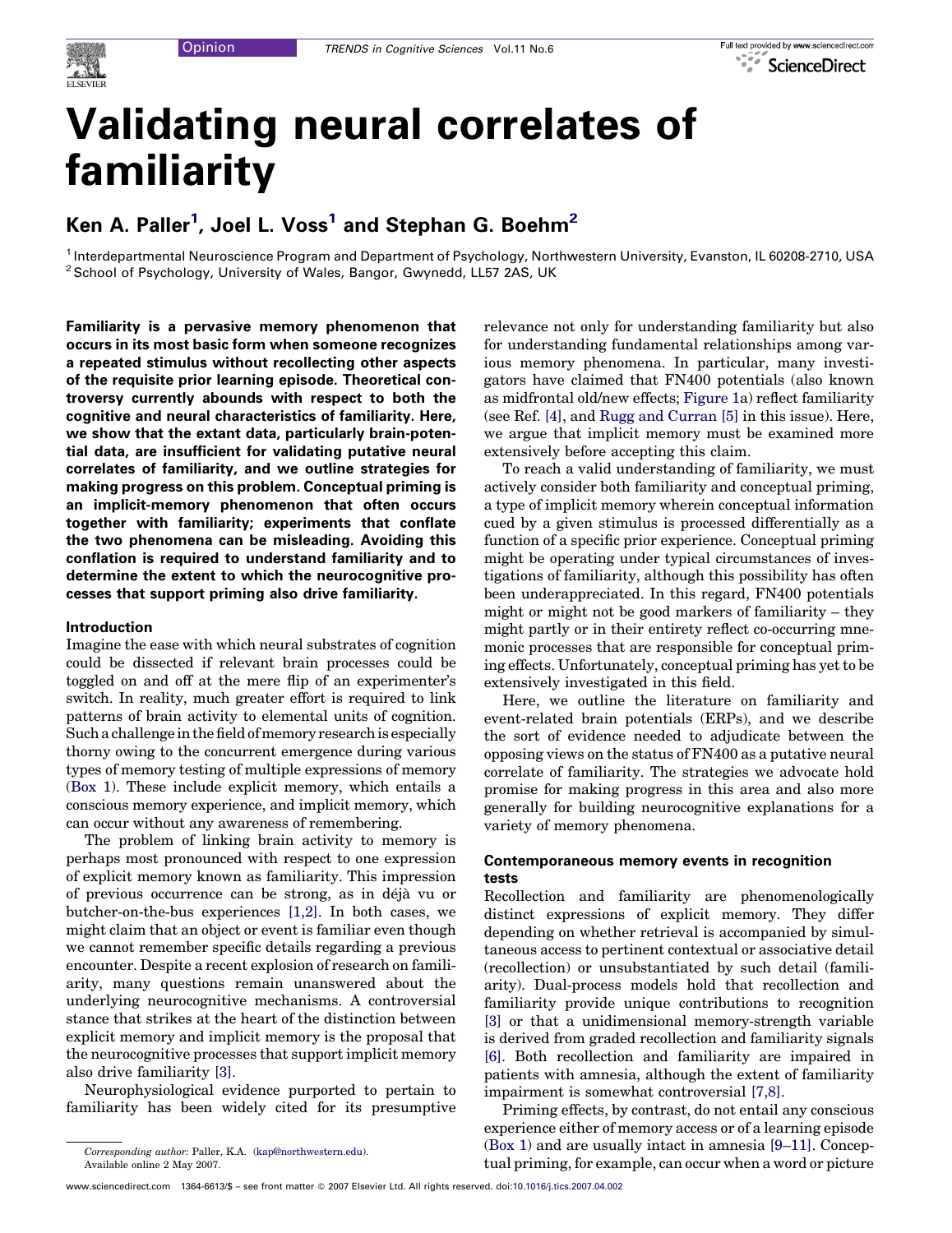#### <span id="page-1-0"></span>Box 1. Memory diversity

Memory is not a unitary behavioral capacity but instead refers to a large set of abilities (Figure I). Although numerous schemes have been used to classify memory phenomena, there is considerable consensus for singling out one type known as declarative or explicit memory. This form of memory is often accompanied by the awareness of remembering, for example, when people bring to mind an event from the past and figuratively re-live it.

In a recognition test, stimuli can be recognized in a very restricted manner when the subject experiences a sense of familiarity that is not accompanied by retrieval of specific aspects of the learning episode. Alternatively, recognition can take place together with a full-blown experience of recollection. Various behavioral measures have been used to distinguish between recollection and familiarity.

Many types of memory do not fit into the category of declarative memory. Among expressions of memory classified as non-declarative memory, priming effects are behavioral changes observed in special tests that make no reference to previous learning episodes (implicit memory tests).

When a priming effect is produced, the awareness of memory retrieval is optional and sometimes even counterproductive. Priming effects can be categorized in several different ways, and might vary depending on the stimuli (e.g. words versus faces) and task (e.g. production versus verification).

Priming subtypes have also been described with respect to stimulus meaning (perceptual priming and conceptual priming). Perceptual priming might result from sensory processing independent of meaning. However, perception usually entails access to meaning, and priming can also result from alterations in meaning-based analyses – therefore priming might be perceptual, conceptual or both, in different circumstances. Priming can also result from new associations formed within an experiment. Further distinctions can be made according to the nature of these associations, which might cross stimulus domains or sensory modalities.



cues access to corresponding meaning that is consequently processed differently later. Conceptual priming can be distinguished from priming tied to the physical form of a stimulus (known as perceptual priming). Priming tests might be sensitive to both types of priming. Although the division between perceptual priming and conceptual priming is open to debate, considering the overlap between conventional notions of perceptual and conceptual processing, here we take conceptual priming to pertain to meaning that goes beyond the physical characteristics of a stimulus in a particular modality.

Central to our argument is the contention that the neural events supporting recollection, familiarity and both forms of priming can take place simultaneously during recognition testing, even if corresponding behavioral measures are not collected ([Box 2](#page-3-0)). It has been widely acknowledged that some implicit memory tests can provide behavioral measures contaminated by explicit memory processes. Here, we emphasize that neural measures obtained during a memory test are subject to a parallel problem that has been acknowledged much less often than behavioral contamination. In particular, neuroimaging measures collected during recognition tests might be contaminated by co-occurring implicit-memory phenomena.

Many experiments have contrasted old and new items in recognition tests to reveal putative ERP signatures of recognition that included positive parietal potentials from  $\sim$ 300–800 ms (greater for old than for new items). Logically, however, these potentials could reflect other mnemonic processes, such as priming, recognition confidence or novelty detection. Multiple experimental manipulations have been used to rule out these possibilities (see [Figure 1](#page-2-0) for examples), fostering the consensus that these late posterior ERPs can index retrieval processes that support recollection.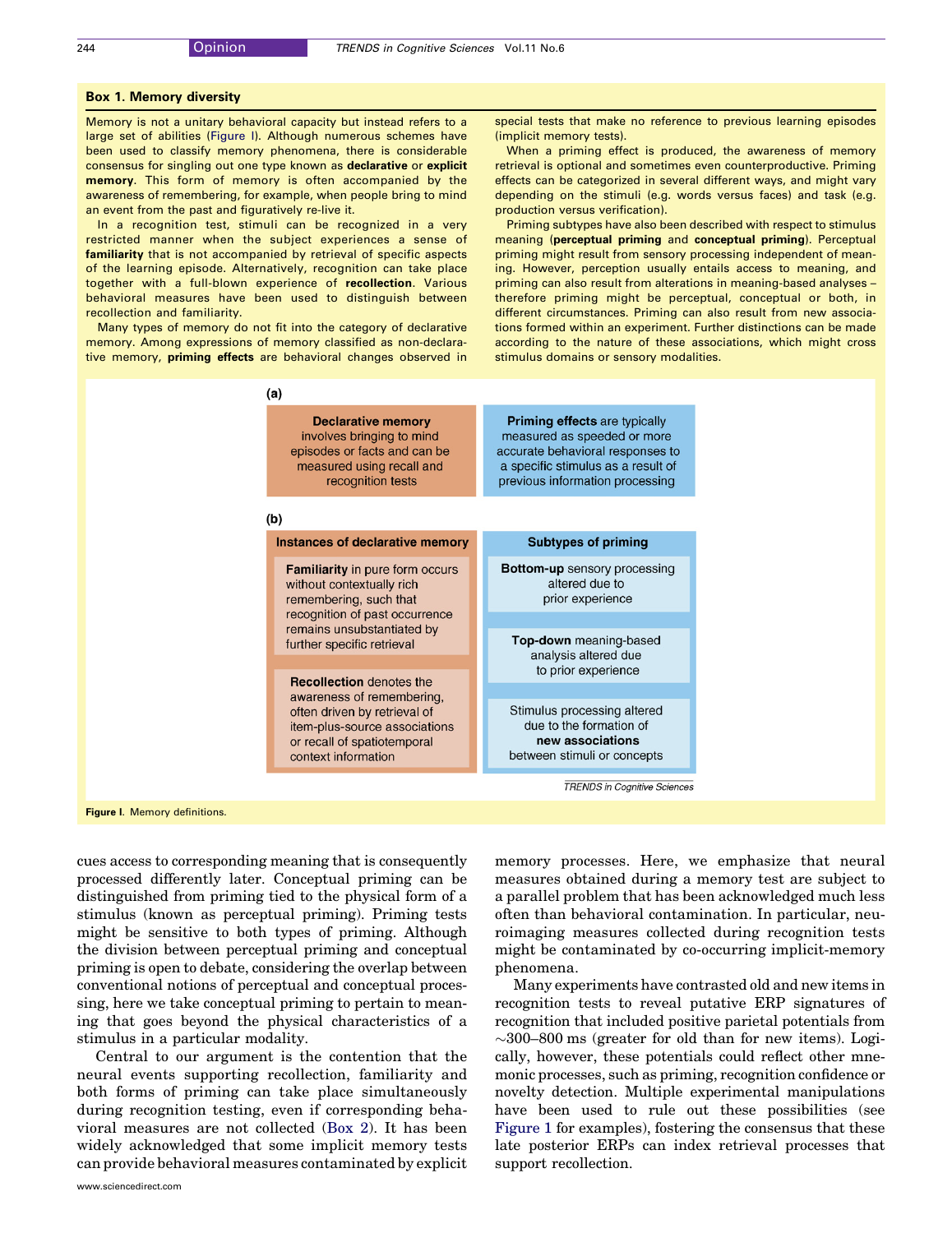<span id="page-2-0"></span>

Figure 1. FN400 potentials and ERP correlates of recollection. (a) ERPs for old and new words in a memory paradigm [\[29\]](#page-7-0). The ERP method entails extracting time-locked potentials from scalp-recorded EEG records by averaging across various stimulus-, task- or response-defined conditions. Memory effects at retrieval typically involve morepositive ERPs for old items than for new items. Old/new ERP effects in this experiment can now be interpreted as encompassing FN400 potentials at frontal locations and a late positive complex (LPC) at posterior locations. Words were presented during an implicit memory test, including old words previously subjected to semantic encoding (visual imagery of corresponding objects) versus non-semantic encoding (emphasizing orthography). Semantic encoding led to relatively better recall and recognition, in addition to incidental recollection during the implicit memory test. Recollection was thus associated with ERP differences between these two conditions (red and blue traces) as magnitude of perceptual priming was matched. Conceptual priming was not assessed. Waveforms shown were from three midline scalp locations (Fz, Cz and Pz). (b) A parallel experimental strategy was used to obtain electrophysiological correlates of recollection cued by faces in a recognition test [\[30\]](#page-7-0). Some faces had been learned while subjects intentionally associated them with biographical information; other faces were viewed for the same duration while subjects tried to forget them. Episodic recognition of these faces was superior in the former condition, which was presumed to engage recollection given that subjects accurately recalled the associated biographical information. By contrast, the two conditions led to the same magnitude of perceptual priming in a perceptual-identification test with visually degraded facial images. The ERP contrast between these two conditions (remember faces versus forget faces) in an explicit memory test thereby provided neural correlates of recollection, shown here as topographic maps for consecutive 100-ms intervals starting at face onset (0 ms). Each map depicts difference amplitudes on the scalp as if viewed from above with the nose at the top. Posterior ERP differences apparent from 400–800 ms were thus associated with recollection independent of perceptual priming. Adapted, with permission, from Refs [\[29,30\]](#page-7-0).

Empirical links between FN400 potentials and familiarity, however, are less clear, and much of the evidence is indirect. The typical reasoning can be summarized as follows: FN400 potentials are insensitive to some experimental manipulations that enhance recollection, and are often associated with familiarity experiences during recognition tests. Essentially, FN400 potentials have been attributed to familiarity through a process of elimination – they are neural markers of memory that do not index recollection, and so seemingly must index familiarity.

This interpretation is problematic because these potentials could instead index an unknown combination of familiarity and other co-occurring memory phenomena. Indeed, the prospect of contamination by conceptual priming is highly likely given that familiarity and conceptual priming overlap considerably in their sensitivity to experimental manipulations [\[3,12\]](#page-6-0), and so might operate similarly in many experiments. The possibility that familiarity responses are driven by processes underlying perceptual or conceptual priming has been intensely debated in recent years. To make progress in this regard, we therefore argue that it would be a mistake to assume either that familiarity is inherently a result of priming or that familiarity is always orthogonal to priming, as is common in the FN400 literature. Rather, we need to make efforts to conduct separate neural analyses of familiarity and priming without conflating the two [\[13–17\].](#page-6-0)

Evidence that FN400 reflects conceptual priming is also mostly indirect and currently rather sparse. An association was first suggested by the finding that word repetition produced normal modulations in potentials similar to FN400 in patients with amnesia [\[18\]](#page-6-0). These N400 potentials were equally large at frontal and parietal locations (as in many studies linking N400 to semantic integration [\[19\]\)](#page-6-0). By contrast, only later positive potentials showed correlations with explicit memory. Although the frontal extent of N400 was not directly associated with measures of conceptual priming, a connection was conceivable [\[18\]](#page-6-0) given that patients with amnesia can exhibit intact conceptual priming despite their impoverished explicit memory [\[16\]](#page-6-0).

# Evidence taken as support for the 'familiarity-equals-FN400' hypothesis

The notion that FN400 potentials index familiarity has frequently been invoked by citing the distinct neural correlates obtained through a manipulation of word plurality [\[20\]](#page-6-0). Words were presented with a different plurality at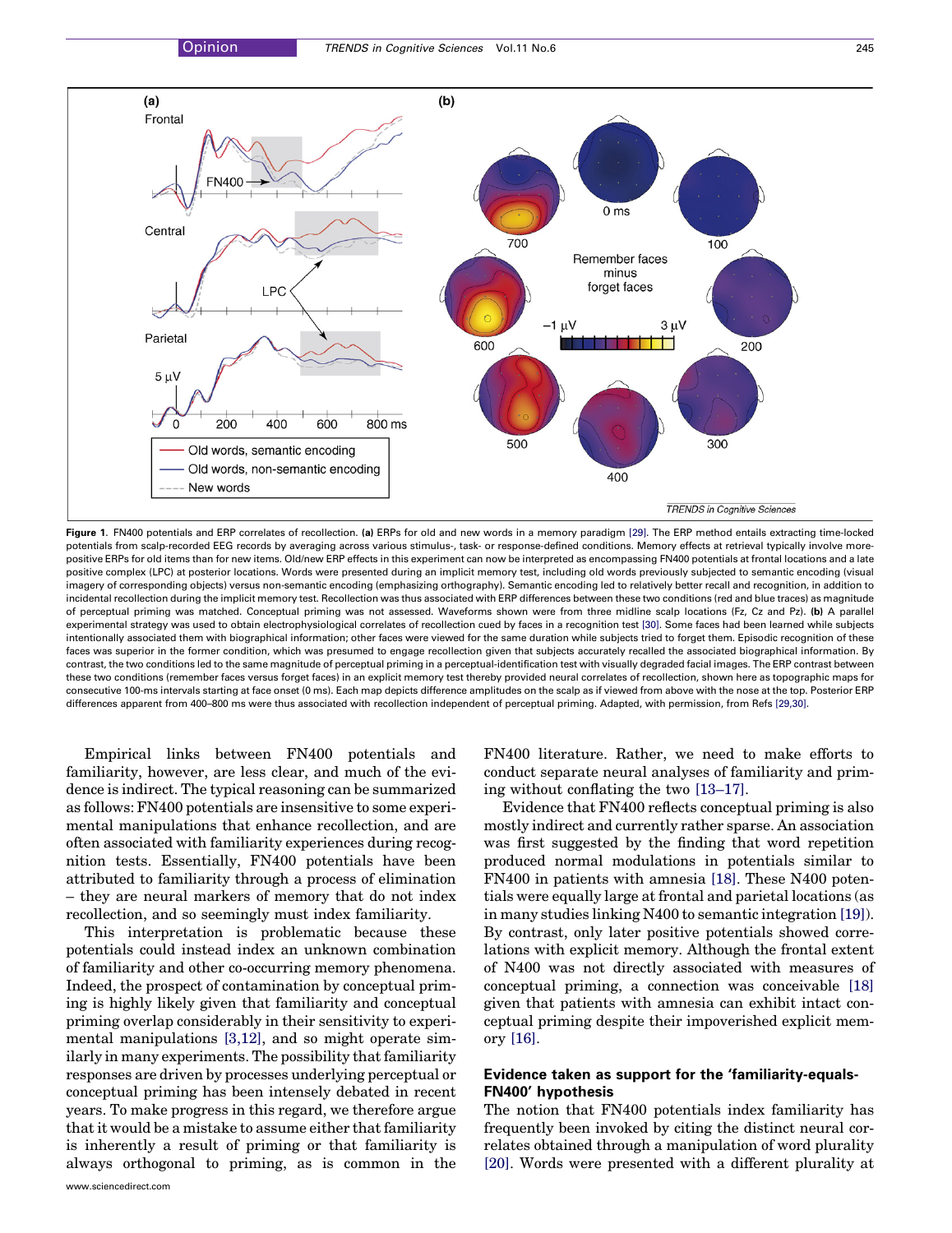## <span id="page-3-0"></span>Box 2. Memory phenomena that could be engaged for a repeated stimulus

Multiple memory processes can take place concurrently during a memory test. Although the list shown in Figure I is not meant to be exhaustive, it does convey the notion that implicit memory and explicit memory can take place together when a stimulus is repeated, regardless of which behavioral measures of memory are obtained.



initial encoding and memory testing, or with a consistent plurality. The former were thought to be recognized with less recollection, whereas estimates of familiarity were comparable in the two conditions. In common with previous findings, late-positive ERPs were greater for consistent-plurality compared with inconsistent-plurality words. FN400s, however, were not affected by plurality reversal, and so were taken to reflect familiarity.

Although conceptual priming was not measured in this study, plurality reversal should exert minimal influence on the magnitude of conceptual priming because reading the same word – whether singular or plural – is likely to activate equivalent conceptual networks. Indeed, altering surface characteristics of words, a manipulation akin to plurality reversal, reduces recognition but not priming [\[21\]](#page-6-0). This kind of FN400 pattern [\[20\]](#page-6-0) is thus equally amenable to familiarity or conceptual-priming interpretations.

The majority of reports claiming to link familiarity and FN400s are subject to similar interpretive limitations. The literature is summarized in [Table 1](#page-4-0). Manipulations that influence both familiarity and conceptual priming in the same way are insufficient for adjudicating between the two positions. Only a few studies employed manipulations with differential effects on familiarity and conceptual priming. Overall, results do not support the familiarity account over the conceptual-priming account. Although a few findings favor one or the other position, conclusive support for either interpretation is lacking.

One recent study purported to directly support the 'familiarity-equals-FN400' hypothesis [\[22\]](#page-7-0) likewise fails in this regard. Phenomenological recollective assessments

www.sciencedirect.com

were conjoined with familiarity-confidence ratings (with four response options if recollection was absent: confident old, unconfident old, unconfident new and confident new). FN400 amplitude varied with familiarity confidence. However, old and new items were collapsed to form ERPs for each familiarity-confidence level; lower familiarity implied a lower proportion of old relative to new items. The observed FN400 effect could thus have arisen merely from the different proportion of old and new items at each level. Although the authors attempted to take this into account in another analysis, this follow-up analysis was unconvincing owing to its reduced statistical power and a bias to produce reduced old/new effects because most trials were selected from the two low-confidence conditions  $\sim 72\%$  of those trials selected). Furthermore, a fundamental limitation of this study is the absence of measures of conceptual priming. The authors' assumption that conceptual priming was orthogonal to familiarity confidence is unwarranted. It is possible that the same factors responsible for variations in familiarity confidence across trials – although not identified in this study – could have also led to parallel variations in conceptual fluency. Thus, evidence for attributing FN400 to familiarity in this study is no stronger than the evidence for attributing FN400 to conceptual priming. Similar concerns also apply to an fMRI experiment using the same design [\[23\].](#page-7-0)

In another study ostensibly supporting the 'familiarity-equals-FN400' hypothesis, criteria for making 'old' responses in a recognition test were manipulated [\[24\]](#page-7-0). In the conservative-criterion condition, recognition hits were presumably based on stronger familiarity, on the whole, than in the liberal-criterion condition; FN400s for correct-old and correct-new items were more positive with the conservative criterion. Results were thus taken to indicate that FN400s reflected familiarity. Yet, an alternative interpretation is that encoding that produced strong explicit memory also produced enhanced conceptual priming, such that the conservative criterion led to stronger explicit and implicit memory in each condition, on average. Furthermore, even new words could be subject to differential conceptual fluency, if recent processing of related concepts unevenly activates words in this condition. False alarms might be more likely for precisely the words for which associated meaning was most strongly (but indirectly) activated. By this account, the conservative/liberal contrast did not dissociate the two types of memory (and the same argument applies to the use of inclusion tasks to influence response criteria, e.g. [\[25\]](#page-7-0)). Again, we question the assumption that familiarity and conceptual priming are orthogonal, especially when behavioral results concern only explicit memory, as in these studies.

#### How should we arbitrate between conceptual priming and familiarity?

We assert that it is necessary to collect behavioral measures of both conceptual priming and familiarity to determine their respective contributions to neuroimaging measures. This step is a prerequisite for determining whether FN400 potentials are more tightly linked to familiarity or to conceptual priming, given the viability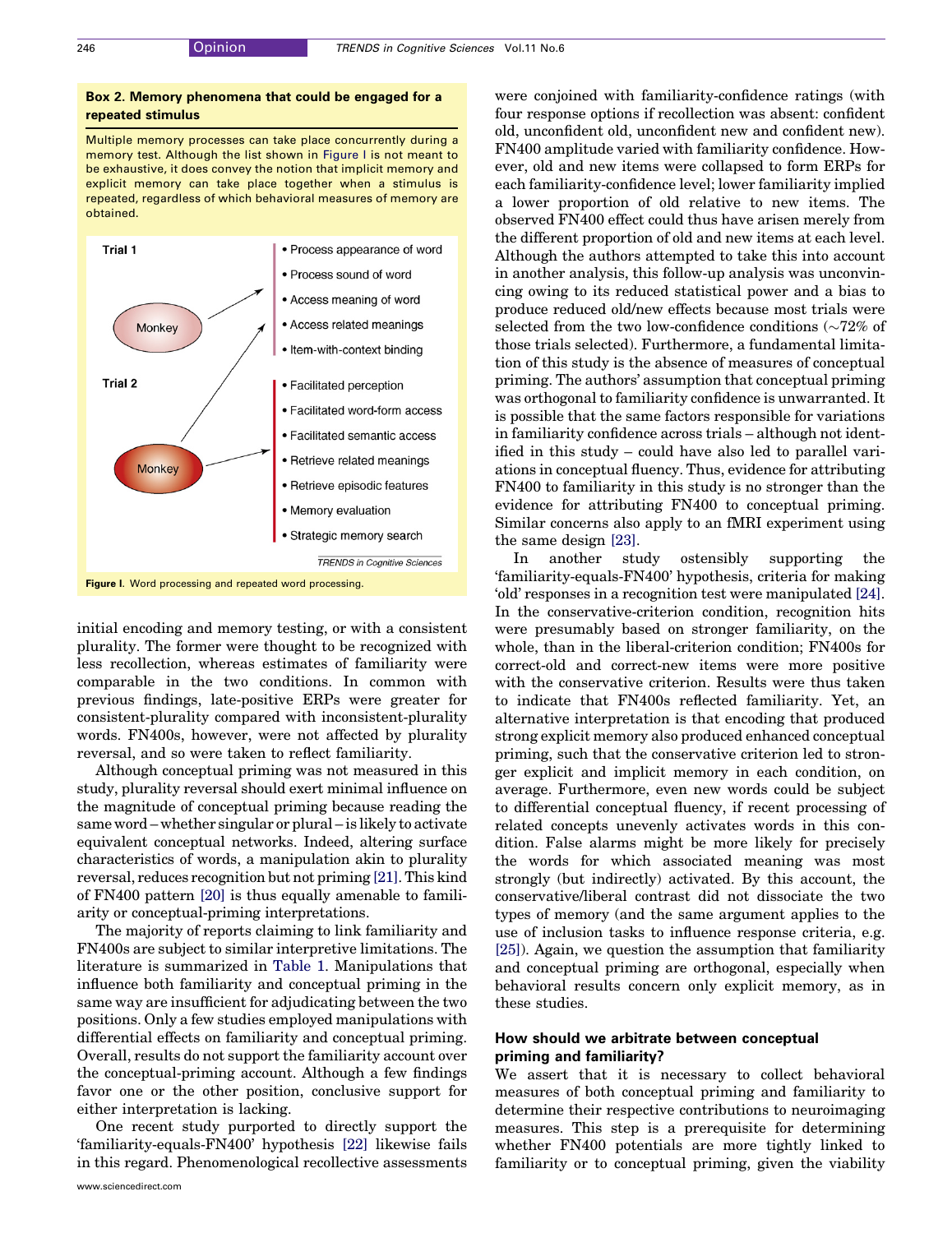<span id="page-4-0"></span>

|  | Table 1. The FN400 literature includes results that support the familiarity account (blue) and results that support the conceptual |  |  |
|--|------------------------------------------------------------------------------------------------------------------------------------|--|--|
|  | priming account (green), although most findings are ambiguous with respect to these two accounts (red) <sup>a</sup>                |  |  |

| Variable                                     | <b>Effect on</b><br>familiarity | <b>Effect on</b><br>conceptual<br>priming | <b>Effect on FN400</b><br>difference            | Reason for FN400 functional interpretations                                                                                                                                                                                                                                                                                                                                                                                                                                                       |
|----------------------------------------------|---------------------------------|-------------------------------------------|-------------------------------------------------|---------------------------------------------------------------------------------------------------------------------------------------------------------------------------------------------------------------------------------------------------------------------------------------------------------------------------------------------------------------------------------------------------------------------------------------------------------------------------------------------------|
| Perceptual<br>transition                     | Minimal<br>reduction            | Minimal<br>reduction                      | None [20,31,32]<br><b>Reduction</b><br>[33, 34] | FN400s for original and perceptually altered stimuli were similar<br>in some studies; in others there were differences. Although<br>effects on familiarity and conceptual priming might depend on the<br>circumstances, the two types of memory tend to show similar<br>responses to perceptual manipulations (e.g. changing word<br>plurality, mirror reversal of pictures and auditory-to-visual<br>shifts), owing to facilitated implicit or explicit access to<br>conceptual representations. |
| Depth of<br>encoding                         | Minimal<br>increase             | Minimal<br>increase                       | None [35,36]<br>Increase<br>[29, 37, 38]        | FN400s for deep and shallow encoding were sometimes similar and<br>sometimes increased for deep encoding. Depth of encoding does not<br>exert differential effects on the two types of memory.                                                                                                                                                                                                                                                                                                    |
| Quantity<br>of<br>recollected<br>information | None                            | None                                      | None [20,39,40]                                 | FN400s were unrelated to source retrieval, and source retrieval<br>takes place irrespective of familiarity or conceptual priming<br>strength.                                                                                                                                                                                                                                                                                                                                                     |
| Divided<br>attention<br>during<br>encoding   | Reduction                       | Possible<br>reduction                     | None [41]<br>Reduction [41]                     | Similar FN400s after full or divided attention during encoding<br>(experiment 1) or FN400s reduced after divided attention<br>(experiment 2). Divided attention at encoding reduces behavioral<br>estimates of familiarity and conceptual priming, but effects on<br>conceptual priming are contentious. Whether divided attention<br>exerts differential effects is thus unclear.                                                                                                                |
| Drug-<br>induced<br>memory<br>impairment     | Minimal<br>reduction            | Minimal<br>reduction or<br>none           | <b>None [42]</b>                                | FN400s were not influenced by benzodiazepines. Administration of<br>benzodiazepines during encoding reduces familiarity, whereas<br>effects on conceptual priming are inconsistent. These FN400<br>results thus do not fit well with either hypothesis.                                                                                                                                                                                                                                           |
| Retrieval<br>intention                       | Increase                        | None                                      | None [43,44]<br>Increase<br>[34, 46, 47]        | Similar FN400s were noted when retrieval was intentional or<br>incidental in some studies, but FN400 effects were reduced or<br>absent for incidental retrieval in others. Retrieval intention<br>usually enhances familiarity (but see Ref. [45]), whereas<br>conceptual priming is theoretically unaffected (though behavioral<br>data on this are lacking and perhaps problematic to obtain).                                                                                                  |
| Organic<br>amnesia                           | Reduction                       | None                                      | <b>None</b> [18]                                | Changes in N400 due to word repetition were similar in amnesic and<br>control subjects. Results favor a conceptual priming account of<br>FN400, given that the anterior portion of N400 potentials in this<br>study were subject to normal repetition effects and that amnesia<br>disrupts familiarity but not conceptual priming [16].                                                                                                                                                           |
| Directed<br>forgetting                       | Reduction                       | Possible<br>reduction                     | Reduction [38]                                  | Smaller FN400 old/new effect for forget words than for remember<br>words were seen. However, evidence of specific effects of directed<br>forgetting on conceptual priming and familiarity is mixed and<br>might depend on the extent to which the directed-forgetting<br>manipulation influences semantic processing, so generalizations<br>are unclear.                                                                                                                                          |
| Recognition<br>confidence                    | Increase                        | Possible<br>Increase                      | Increase [22,41]                                | Larger FN400s were seen for high- compared with low-confidence<br>recognition. Whereas familiarity increases with response<br>confidence, it is plausible that conceptual priming concomitantly<br>increases in some circumstances, so it is unclear whether<br>recognition confidence produces differential effects on the two<br>types of memory.                                                                                                                                               |
| Aging                                        | Possible<br>reduction           | Possible<br>reduction                     | Reduction [39]                                  | Reliable FN400s in control subjects but only a trend in the<br>elderly. Familiarity is commonly thought to decline with age,<br>whereas conceptual priming might or might not [48,49], so it is<br>unclear whether healthy aging produces differential effects.                                                                                                                                                                                                                                   |

<sup>a</sup>A representative sample of relevant studies from the ERP literature was included. Most studies did not provide behavioral measures of familiarity, and none provided behavioral measures of conceptual priming. Memory effects shown are estimated on the basis of theoretical accounts of familiarity and conceptual priming, or in some cases on separate behavioral experiments. Despite the fact that these studies have been repeatedly used in the literature to support the 'FN400-equals-familiarity' account, interpretations are unconvincing with respect to associating FN400 with either familiarity or conceptual priming because of the absence of behavioral indices of the two types of memory under circumstances matching those in which FN400 potentials were recorded.

of both possibilities at present. It is also necessary to find circumstances wherein the two memory phenomena are not highly correlated with each other across trials. Neural measures differentially associated with familiarity versus conceptual priming can then be identified.

Voss and Paller [\[17\]](#page-6-0) recently employed a novel behavioral paradigm to obtain ERP correlates of memory for famous faces. During equivalent viewing of two sets of faces, the potential for conceptual priming was enhanced selectively for one set by presenting corresponding biographical information. Subsequently, subjects discriminated famous faces from non-famous faces. Fame decisions were faster and more accurate for primed compared with unprimed famous faces, providing a behavioral measure of conceptual priming. ERP results linked conceptual priming with FN400 ([Figure 2\)](#page-5-0). ERP correlates of explicit memory for famous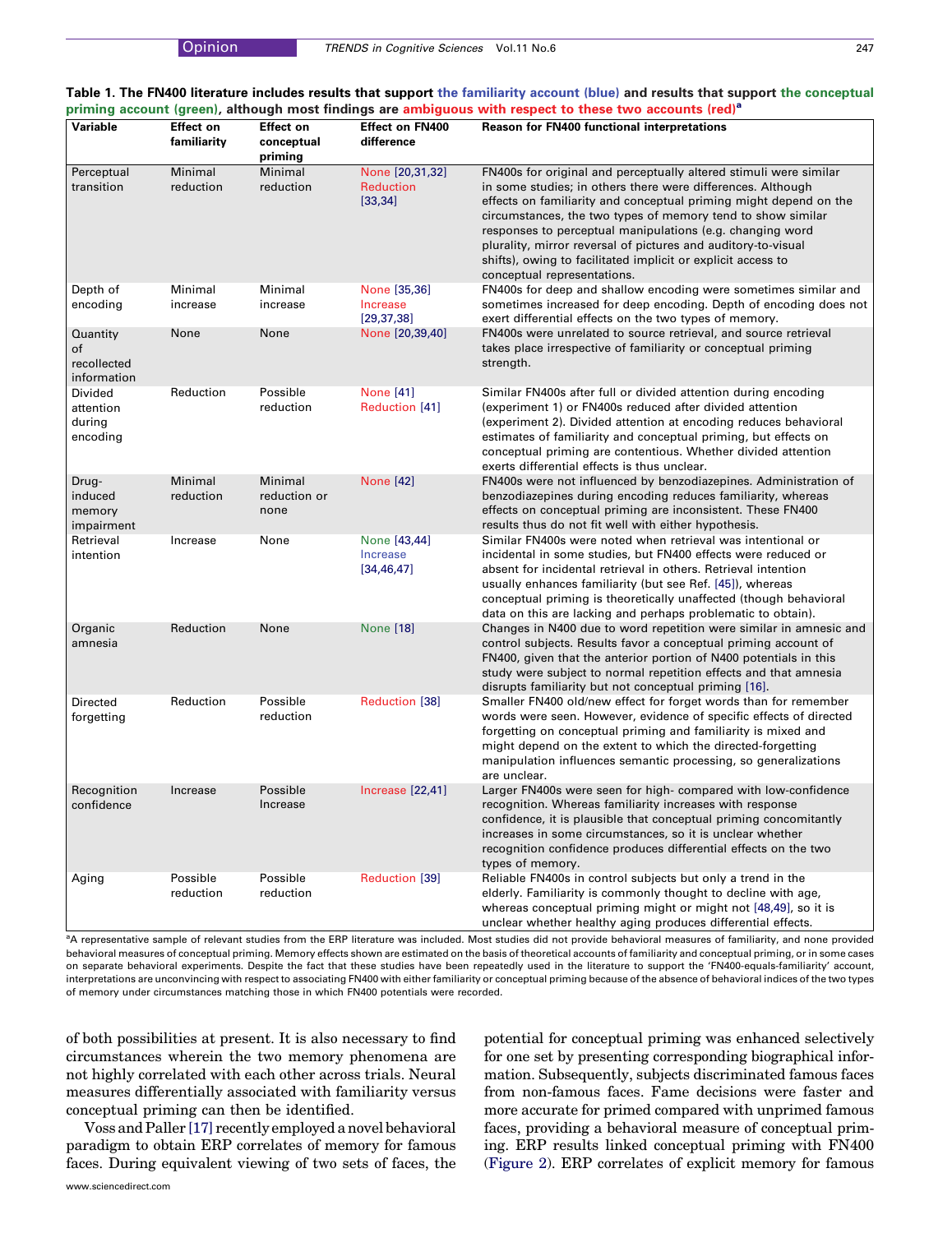<span id="page-5-0"></span>

Figure 2. Conceptual priming for famous faces elicited an FN400 effect [\[17\]](#page-6-0). (a) This ERP effect was observed by contrasting conceptually primed and unprimed faces that were all subjected to the same visual exposure, which should produce the same degree of perceptual priming [\[30\]](#page-7-0). (b) The distribution of the ERP difference on the scalp, as viewed from above, was maximal at anterior locations. The effect was clear at mid-frontal scalp locations where FN400s are typically described (including Fz, the frontal location marked with a star and used for the waveforms in a). (c) Behavioral measures of conceptual-priming magnitude were strongly correlated across subjects with FN400 difference amplitudes. By contrast, conceptual priming was not correlated with late posterior potentials also identified during the performance of the same task. Instead, late posterior potentials were correlated with a behavioral measure of explicit memory obtained later in the experiment. Thus, FN400 potentials directly track conceptual priming for famous faces, and this relationship can be dissociated from neural correlates of explicit memory. Adapted, with permission, from Ref. [\[17\]](#page-6-0).

faces comprised late, posterior-centered potentials resembling those identified with familiarity for non-famous faces in other experiments [\[2,26\].](#page-6-0) Across experiments, behavioral measures of both types of memory thus enabled neural correlates of conceptual priming to be dissociated from those of familiarity. This method exemplifies the approach we advocate to arbitrate between the two alternatives, and it provided direct evidence that FN400s can selectively index conceptual priming.

Novel human faces activate much less conceptual information than famous faces, and the finding that introspectively rated familiarity for faces elicited later posterior potentials, not FN400s, was taken by Yovel and Paller [\[2\]](#page-6-0) to fit with the hypothesis that these potentials instead reflect conceptual priming. In subsequent studies with novel faces, however, FN400 effects were sometimes present [\[27\]](#page-7-0) and sometimes absent [\[26\]](#page-7-0). An interpretation of these conflicting results is that a heterogeneous set of face stimuli [\[27\]](#page-7-0) provides richer facial meaning of a conceptual nature (e.g. associations to concepts of class, race or personality), thus engaging more conceptual activation for repeated faces and greater FN400 effects. In other words, FN400 effects with novel faces might be absent only when the potential for conceptual priming is minimal. Testing this idea requires that behavioral measures of conceptual priming be included.

Although faces were used in the aforementioned studies [\[2,17,26,27\],](#page-6-0) similar approaches could be used with many types of verbal and non-verbal stimuli to assess whether generalizations should or should not be made across stimulus categories. Indeed, another tactic for studying neural correlates of familiarity uses stimuli low in inherent meaning, such as minimalist artwork, pseudowords or squiggles ([Box 3](#page-6-0)). For example, by dissociating explicit memory and conceptual priming for squiggles behaviorally, Voss and Paller [\[28\]](#page-7-0) showed that distinct ERPs were associated with the two types of memory – posterior ERPs with explicit memory and FN400 potentials with conceptual priming. An additional approach would be to isolate ERP correlates of conceptual priming produced in the absence of explicit memory, as might happen with subliminal word presentations, drug-induced amnesia or in patients with an amnesia dense enough to rule out subtle contributions from explicit memory.

#### Valid neural correlates of familiarity can be attained

Although the extant data are insufficient for validating neural correlates of familiarity, this situation is likely to improve. Future studies should strive to account for conceptual priming and familiarity by quantifying memory performance for both phenomena.

Are conceptual priming and familiarity causally linked [\[3\]](#page-6-0) or, as evidence from amnesia suggests [\[16\]](#page-6-0), is familiarity a weak form of memory largely independent from priming? Identifying valid and distinct neural correlates of familiarity and conceptual priming might ultimately permit a systematic evaluation of these possibilities and of the notion that everyday memory experiences reflect interactions between familiarity and conceptual priming. Neural correlates of memory will help to solve these puzzles only if cross-contamination does not effectively conflate the two types of memory.

Our warning call to avoid mistakenly associating a specific neural measure with the memory experience of familiarity can be extended to any neuroimaging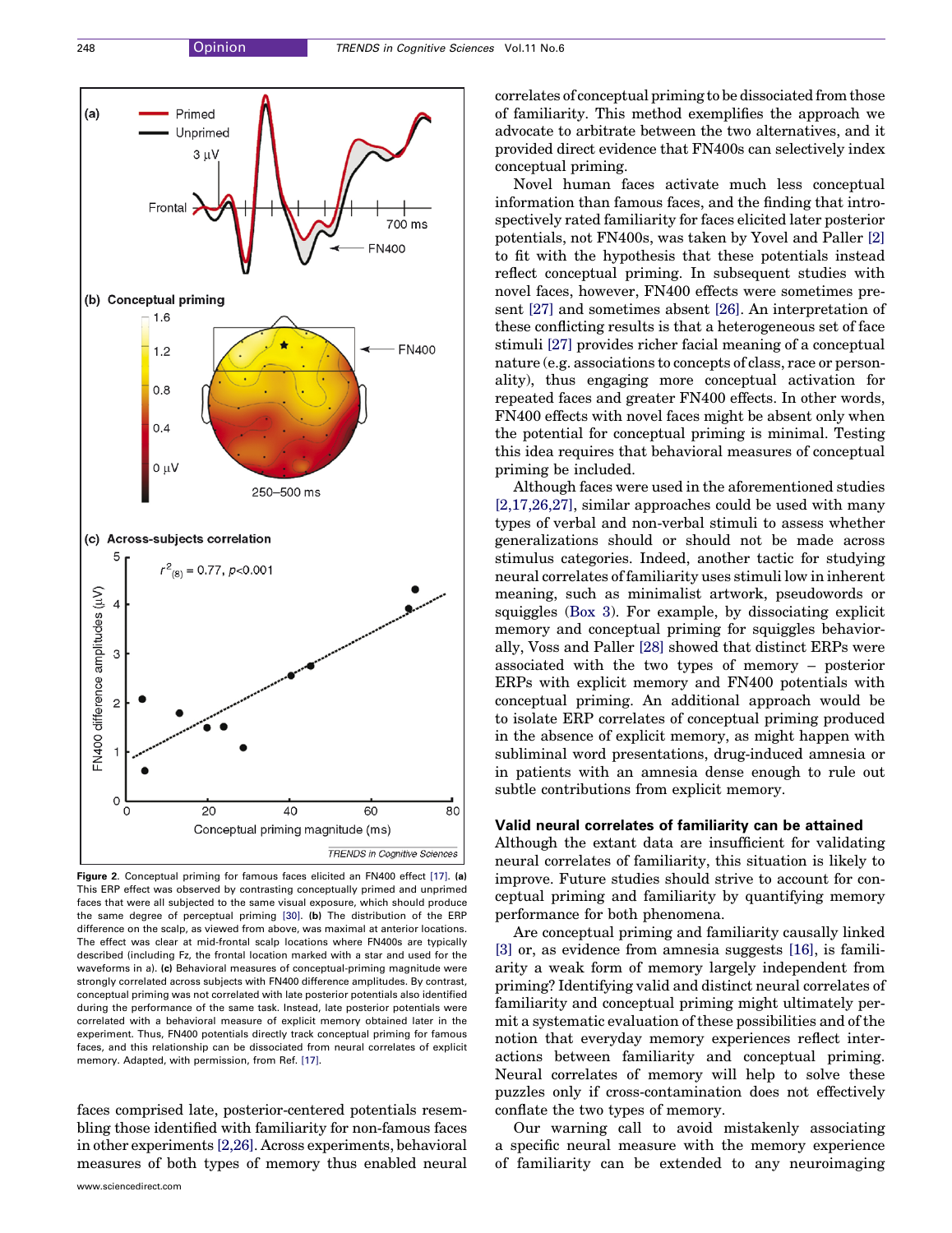### <span id="page-6-0"></span>Box 3. Disentangling meaningfulness and memorability using squiggles

Stimuli low in inherent meaning have been used during recognition testing on the assumption that such stimuli cannot support conceptual priming and thus can be used to isolate uncontaminated neural correlates of familiarity [\[44,50\]](#page-7-0). However, some of these stimuli can be idiosyncratically perceived as meaningful (such as imagining that a cloud resembles an animal or a Rorschach splotch a couple embracing). When subjects are asked to remember such stimuli, we claim that this is exactly the mnemonic strategy they tend to invoke. Squiggles (as in the examples in Figure Ia) can engender conceptual priming to the extent that the subject infers meaning when viewing the squiggle [\[28,50\].](#page-7-0) Accordingly, we recently found that these stimuli varied in subjective meaningfulness such that the potential for conceptual priming could be assessed and dissociated from familiarity strength [\[28\]](#page-7-0). Conceptual priming was shown by speeded meaningfulness ratings for repeated stimuli, but only for stimuli rated high in meaning (Figure Ib). Further results from control conditions showed that the response facilitation was not due to perceptual priming, response priming or explicit retrieval. We also found that this conceptual priming for squiggles occurred in conjunction with FN400 effects [\[28\].](#page-7-0) Similar experimental strategies could be fruitfully applied with other sorts of minimally meaningful stimuli. To the extent that the dimensions of familiarity and conceptual priming are orthogonal in such experiments, neural measures can separately be attributed to familiarity or conceptual priming.



**TRENDS** in Cognitive Sciences



experiment in which the neurocognitive processes contributing to performance on a particular task are underspecified by corresponding behavioral measures. Neuroimaging provides an unparalleled window into brain events that support cognition, but the theoretical usefulness of these data depends on an accurate mapping of cognitive phenomena to neural measures.

#### Acknowledgements

We thank Marta Kutas, Larry Squire, Cyma Van Petten and several anonymous reviewers for helpful comments on previous drafts. Research funding was provided by the National Science Foundation (NSF) and National Institutes of Health (NIH). Stephan Boehm is sponsored by a Research Councils UK Academic Fellowship and a Conference Grant from the Royal Society.

#### References

- 1 Mandler, G. (1980) Recognizing: the judgment of previous occurrence. Psychol. Rev. 87, 252–271
- 2 Yovel, G. and Paller, K.A. (2004) The neural basis of the butcher-onthe-bus phenomenon: when a face seems familiar but is not remembered. Neuroimage 21, 789–800
- 3 Yonelinas, A.P. (2002) The nature of recollection and familiarity: a review of 30 years of research. J. Mem. Lang. 46, 441–517
- 4 Curran, T. et al. (2006) ERP explorations of dual processes in recognition memory. In Handbook of Binding and Memory: Perspectives from Cognitive Neuroscience (Zimmer, H.D. et al., eds), pp. 467–492, Oxford University Press
- 5 Rugg, M.D. and Curran, T. (2007) Event-related potentials and recognition memory. Trends Cogn. Sci. 11, 251–257
- 6 Wixted, J. (2007) Dual-process theory and signal-detection theory of recognition memory. Psychol. Rev. 114, 152–176
- 7 Yonelinas, A.P. et al. (1998) Recollection and familiarity deficits in amnesia: convergence of remember-know, process dissociation, and receiver operating characteristic data. Neuropsychology 12, 323–339
- 8 Knowlton, B.J. and Squire, L.R. (1995) Remembering and knowing: two different expressions of declarative memory. J. Exp. Psychol. Learn. Mem. Cogn. 21, 699–710
- 9 Schacter, D.L. and Buckner, R.L. (1998) Priming and the brain. Neuron 20, 185–195
- 10 Gabrieli, J.D.E. (1998) Cognitive neuroscience of human memory. Annu. Rev. Psychol. 49, 87–115
- 11 Squire, L.R. et al. (2004) The medial temporal lobe. Annu. Rev. Neurosci. 27, 279–306
- 12 Richardson-Klavehn, A. and Bjork, R.A. (1988) Measures of Memory. Annu. Rev. Psychol. 39, 475–543
- 13 Wagner, A.D. et al. (1998) Neuropsychological dissociation between recognition familiarity and perceptual priming in visual long-term memory. Cortex 34, 493–511
- 14 Verfaellie, M. and Cermak, L.S. (1999) Perceptual fluency as a cue for recognition judgments in amnesia. Neuropsychology 13, 198–205
- 15 Donaldson, D.I. et al. (2001) Dissociating memory retrieval processes using fMRI: evidence that priming does not support recognition memory. Neuron 31, 1047–1059
- 16 Levy, D.A. et al. (2004) Intact conceptual priming in the absence of declarative memory. Psychol. Sci. 15, 680–686
- 17 Voss, J.L. and Paller, K.A. (2006) Fluent conceptual processing and explicit memory for faces are electrophysiologically distinct. J. Neurosci. 26, 926–933
- 18 Olichney, J.M. et al. (2000) Word repetition in amnesia: electrophysiological measures of impaired and spared memory. Brain 123, 1948–1963
- 19 Kutas, M. et al. (2007) Psycholinguistics electrified II (1994–2005). In Handbook of Psycholinguistics (2nd edn) (Gernsbacher, M.A. and Traxler, M., eds), pp. 659–724, Elsevier
- 20 Curran, T. (2000) Brain potentials of recollection and familiarity. Mem. Cognit. 28, 923–938
- 21 Luce, P.A. and Lyons, E.A. (1998) Specificity of memory representations for spoken words. Mem. Cognit. 26, 708–715